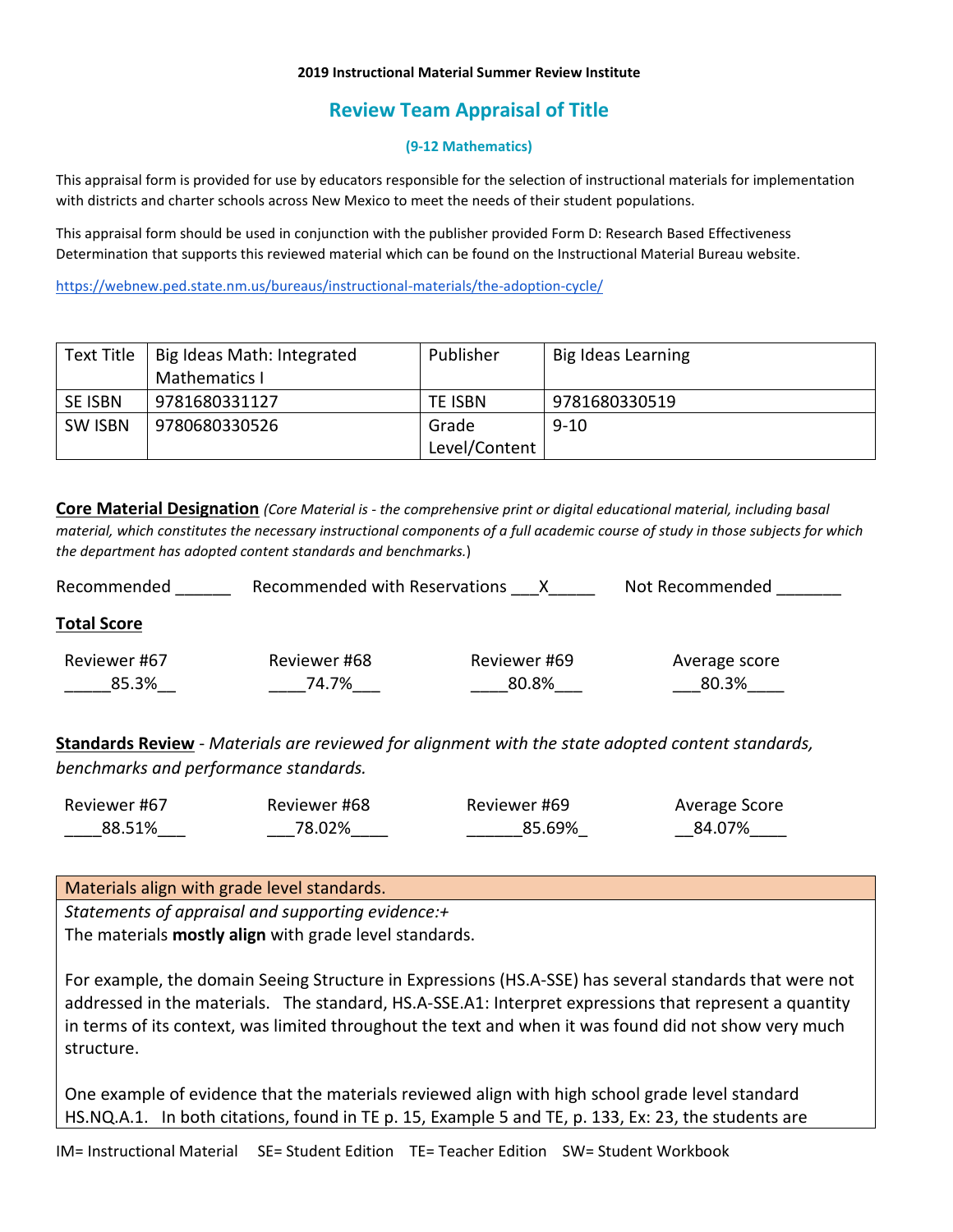evaluating the units, choosing the appropriate type, and providing interpretation in the context of the situation.

Another example that the materials reviewed align with high school grade level standard HS.AREI.C.5. In this citation, found in the TE p.231, Example 2 the text clearly states, step by step, how a student can solve a linear system by elimination. The steps show clearly how to multiply an equation in order to have opposite coefficients, applying the distributive property as they multiply.

Materials align to standards for mathematical practice.

*Statements of appraisal and supporting evidence:*

In general, the publisher did not provide quality citations for the Standards of Mathematical Practices. We were able, however, to find our own examples of alignment for these practices.

In the Standard for Mathematical Practice 3, constructing viable arguments and critiquing the reasoning of others, the publisher cited an activity designed for students to communicate what they can conclude about triangle congruence in relation to the Side-Side-Side (SSS) Congruence Theorem. While there were opportunities for students to construct viable arguments regarding the context, the materials did not offer opportunities for students to participate in the critiquing of others.

All Standards for Mathematical Practices were addressed, however they were often addressed in superficial, non-thorough ways. For example, in the TE, p. 115, there is a suggestion to the teacher to "solicit student responses for parts a and b. Students should listen carefully and critique the reasoning of classmates." As the task cited is closed, there is no evidence as to what kind of student responses to expect and how other students could critique those responses.

Materials show aspects of rigor.

*Statements of appraisal and supporting evidence:*

Overall, we found that the materials partially show aspects of rigor.

We found that Attention to Conceptual Understanding was well balanced in all four quarters. There were ample opportunities for students to explore and develop conceptual understanding of the high school standards throughout the materials.

We found that Attention to Procedural Skill was very well balanced in all four quarters. Every section within each chapter gives ample opportunity for the students to practice their newly acquired skills. As they practice these skills, they are consistently asked to interpret their answers, helping to solidify their conceptual understanding.

We found that Attention to Application was only partially balanced in all four quarters. The text is lacking in opportunities for students to apply authentic thought and understanding of how to use math in thought-provoking, real world, culturally relevant applications.

**Math Content Review** - *Materials are reviewed for relevant criteria pertaining to the support for teachers and students in the specific reviewed content area.*

| Reviewer #67 | Reviewer #68 | Reviewer #69 | Average Score |
|--------------|--------------|--------------|---------------|
| 100%         | 85.71%       | 92.86%       | 92.86%        |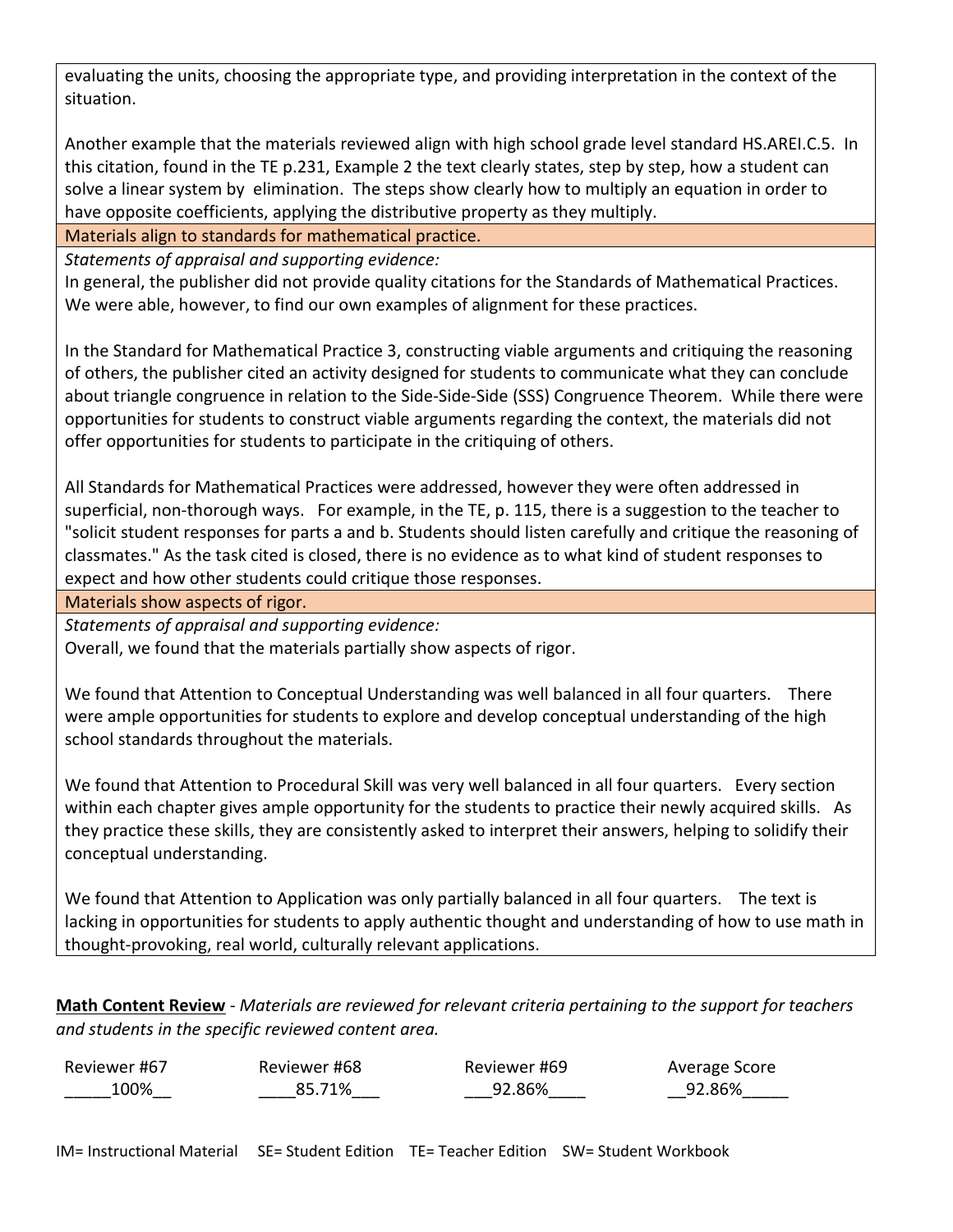Materials are consistent with grade level content, supporting the intent of the delivery and understanding of mathematics.

*Statements of appraisal and supporting evidence:*

Overall, the materials meet the math content standards, however, there are some aspects that could be improved. The web resources, especially from the perspective of a parent or caregiver, could be more user friendly, easier to access and navigate. The materials **support** using precise mathematical language in both concrete and abstract representations. For example, each section begins with explorations and examples that highlight key mathematical language and representations. Evidence of this can be found in the SE, p. 235, Essential Questions and Explorations 1 and 2, Using a Table to Solve a System of Equations and Writing/Analyzing a System. The materials provide strategies to elicit mathematical discourse among students. This is often found in the form of a Formative Assessment Tip. For example, on p. T-624, a technique called Pass the Problem is provided as an opportunity for students to work with others to determine why SSA is insufficient in proving two triangles are congruent. This process also gives students the opportunity for self-reflection.

Materials support student learning of mathematics.

*Statements of appraisal and supporting evidence:*

Overall, the materials **somewhat support** both the student and teacher in the learning of mathematics. However, we have some reservations about how the students of New Mexico would relate and engage with them. In general, the mathematics is presented in a traditional way, absent of culture that does not encourage students to discover or play with the mathematics through engaging, thought-provoking ways. That being said, the materials are presented in a clear, well-organized fashion, and the online materials provide extra means to support your typical student. For example, a Spanish speaking student could click on a link next to an example in the online textbook to see the accompanying video. These materials, however, do not have strong support for differentiating instruction for gifted or struggling students. The materials include assessments with solutions, some of which are worked out as an extra resource for both student and teacher.

**All Content Review** - *Materials are reviewed for relevant criteria pertaining to the support for teachers and students in the material regarding the progression of the standards, lesson structure, pacing, assessment, individual learners and cultural relevance.*

Reviewer #67 \_\_\_\_74.38%\_\_\_

Reviewer #68 \_\_\_64.38%\_\_\_\_

Reviewer #69  $\_$ 66.25% $\_$ 

Average Score  $-68.34\%$ 

Materials are coherent and consistent with the high school standards which all students should study in order to be college and career ready.

*Statements of appraisal and supporting evidence:* 

The materials **attend to the full intent** of the content contained in the high school standards. The evidence we have of this is found in the TE, p. T-328, What Your Students Will Learn section where the textbook clearly states the standard around Data Analysis and Displays that will be covered in the section. The materials **partially provides opportunities** for students to work with all high school standards and do not distract students with prerequisite or additional topics. The SE has evidence of this on page 8, where students are asked to complete roughly 25 prerequisite exercises before starting the lesson, which we find distracts from the intended content. The materials, when used as designed, **fully allow students** to spend the majority of their time on the content from standards widely applicable as prerequisites for a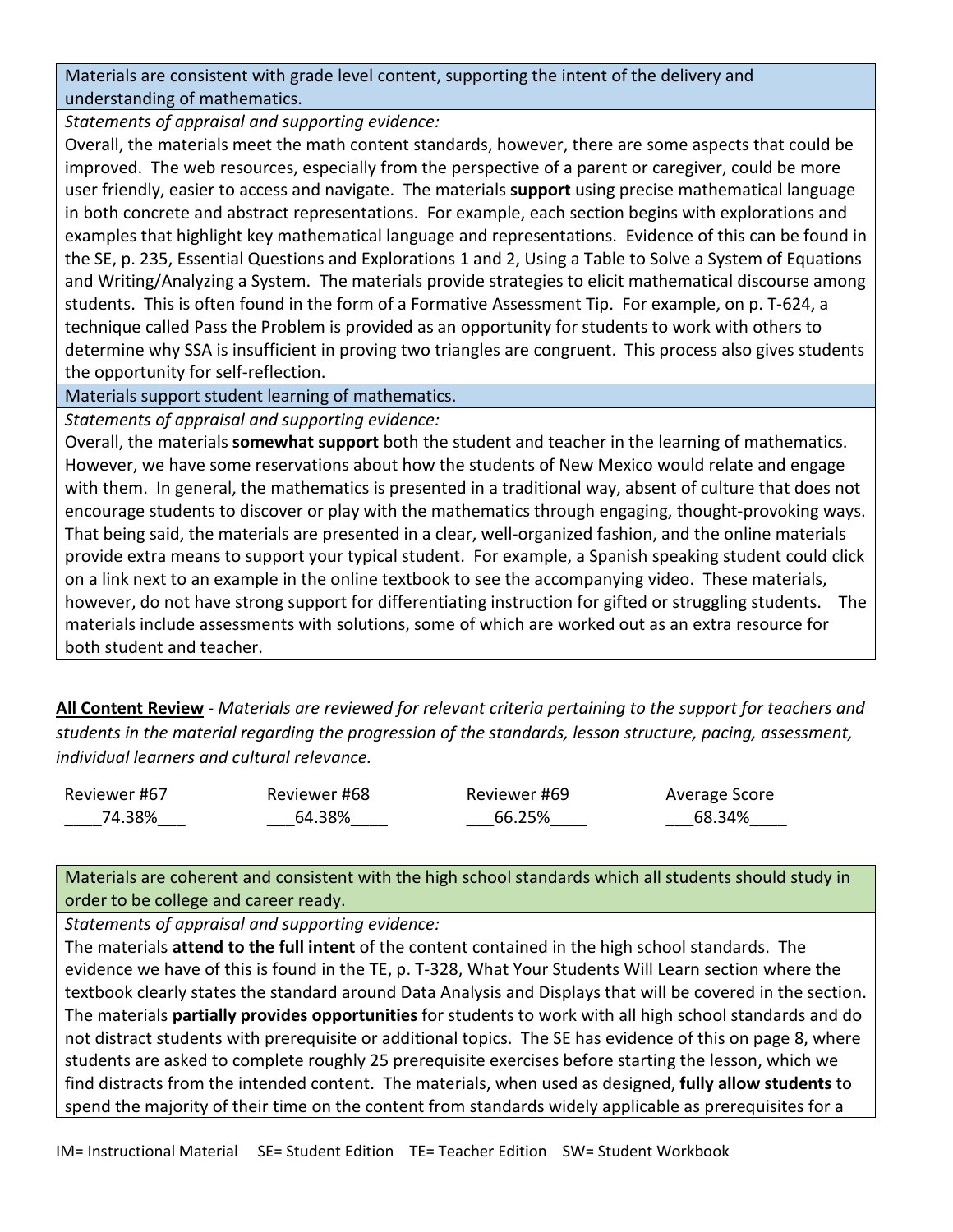range of college majors, postsecondary programs, and careers. Our evidence of this occurs in the SE on page 386, exercise 48 which connects to someone who is considering architecture.

Materials are well designed and take into account effective lesson structure and pacing.

*Statements of appraisal and supporting evidence:*

The materials are **somewhat well designed** and provide a traditional, suggested lesson structure and pacing but lacks clear ways to differentiate. For example, the Chapter 1 Pacing Guide on p. xxxiv lays out a 12-day plan to complete Chapter 1: Solving Linear Equations. The Assignment Guide and Homework Check, however, on TE p.71 lists Basic, Average, and Advanced problems for the teacher to assign, but there is overlap in those problems that does not make sense.

Materials support teacher planning, learning, and understanding of the standards.

*Statements of appraisal and supporting evidence:*

The materials **partially support** teacher planning, learning, and understanding of the standards. In general the standards are covered, but the materials do not explicitly list the standards covered in each section, which is important in order to support not only your experienced teachers, but also those new to field. For example, on T-100 in the TE, in the What Your Students Will Learn section, the text lists the concepts to be covered but does not link those concepts to the Common Core Standards.

Materials offer teachers resources and tools to collect ongoing data about student progress on the standards.

*Statements of appraisal and supporting evidence:*

The materials **partially offer** teachers the necessary resources and tools to collect ongoing data about student progress on the standards. In each section, the text typically provides roughly fifty problems for assessment, the majority of which assess procedural skill. A small portion of those exercises are openended, thought-provoking, require modeling and multiple representations, or ask the students to apply critical thinking skills. For example, in the SE p. 253-254, exercises 1-45, the students are asked to graph inequalities in two variables. Roughly ten of those problems require the students to model with mathematics or use critical thinking beyond that which is required in the other skills-based problems. The online resources provide very similar assessments.

Materials give all students extensive opportunities and support to explore key concepts.

*Statements of appraisal and supporting evidence:*

The materials **somewhat give** all students extensive opportunities and support to explore key concepts. The materials provide very clear, step by step instructions to solve problems, which includes online videos a student could watch to support that learning. There are Spanish language materials available, a Spanish glossary in the back of the book, and videos in Spanish that are easily accessible using the online textbook. The textbook provides ample examples for each section, going so far as to also provide extra examples in the margin of the TE. An example of this can be found on p. 140, Extra Example 6 where another problem is given should a student not have understood the Example 6 in the book. We found the support for gifted enrichment to be lacking. For example, TE p. 144, If Students Got It…., Enrichment and Extension provides the teacher with supplementary activities with more difficult numbers, but does not necessarily support or encourage the student to explore the topic further.

Materials support effective use of technology to enhance student learning. Digital materials are accessible and available in multiple platforms.

*Statements of appraisal and supporting evidence:*

The materials **fully support** effective use of technology. All of the online materials are accessible across multiple platforms. The online materials provide access to customizable assessments, for example Dynamic Assessment and ExamView, both of which are available. Desmos Geometry, Algebra Tiles, and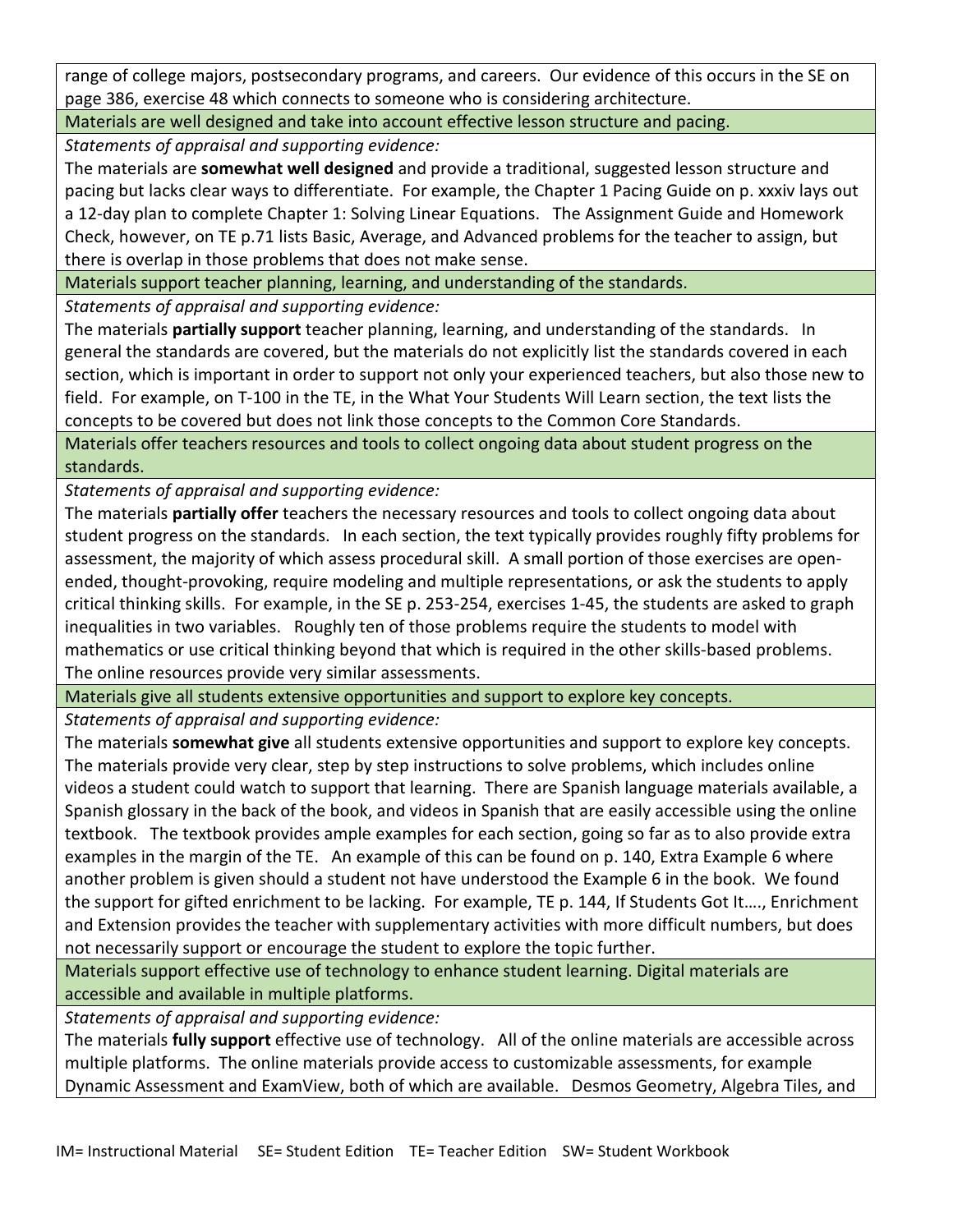an Interactive Balancing scale are all provided as resources to help support a more dynamic perspective on the standards.

Materials can be easily customized for individual learners.

*Statements of appraisal and supporting evidence:*

Materials can be **mostly customized** for individual learners. Technology is included that enhances items such as drag and drop, graphing, point plotting, multiple select, and fill in the blank using math expressions. A student has the opportunity to chat with outside support: "If a student is in a supported assignment with the live chat tutor option enabled by their teacher, they can find a link to the live chat tutor by selecting Need Help. Students can access the chat tutor one time for each question." Beyond this, there is no evidence that the student could use technology to collaborate with other students or with the teacher.

Materials take into account cultural perspectives.

*Statements of appraisal and supporting evidence:*

The materials, in general, **do not take into account** cultural perspectives. We were not able to consistently find any examples of culture, language, or lived experiences by the people in New Mexico.

**Reviewer Professional Summation** - *These materials are reviewed by Level II and Level III educators from across New Mexico. The reviewers have brought their knowledge, experience and expertise into the review of these materials. They offer here their individual summary of the material as a whole.* 

Reviewer #67 background and experience: Phd. in Mathematics and 23 years of teaching math

## *Professional summary of material:*

I found the textbook to be very traditional and lacking in being user friendly for new teachers, especially with connecting standards. It has a lot of practice and teacher centered activities. It is easy to follow for those who want to teach in that teacher centered environment. Mathematical Practices could have been represented better for students to discover their own learning, learn from trial and error, and critiquing others. The use of technology and assessment was a plus in this text. Dynamic Classroom and other online resources are a useful tool and easily accessible for students and parents but not always user friendly. This textbook really lacked in addressing cultural diversity. English-Spanish dictionary is readily available but overall it is the only resource for differentiation and only addresses the Spanish language. Reviewer #68 background and experience: National Board Certified, Charter School Teacher of 16 years, all with at-risk students

*Professional summary of material:*

Overall, this textbook is easy to use, well organized, and clear. In many ways it is a very good reference for any student or teacher wanting to learn the mathematics covered by the Common Core Standards. That being said, it lacked some of the pieces that I look for in a material for use in my classroom. Students learn best when they are engaged and feel a personal connection to the materials. This book leans more toward the systematic, procedural teaching of mathematics, and does not include enough of the open-ended, engaging, fun-to-play-with mathematics that a lot of my students need in order to appreciate the beauty of mathematics and to be fully engaged. Furthermore, because it seems to be designed for use nationwide, it lacks relevant culture and misses meaningful chances for students to bring their own opinion and voice to the material.

Reviewer #69 background and experience: Mathematics Teacher for 10 years. Taught college and high school level Math.

*Professional summary of material:*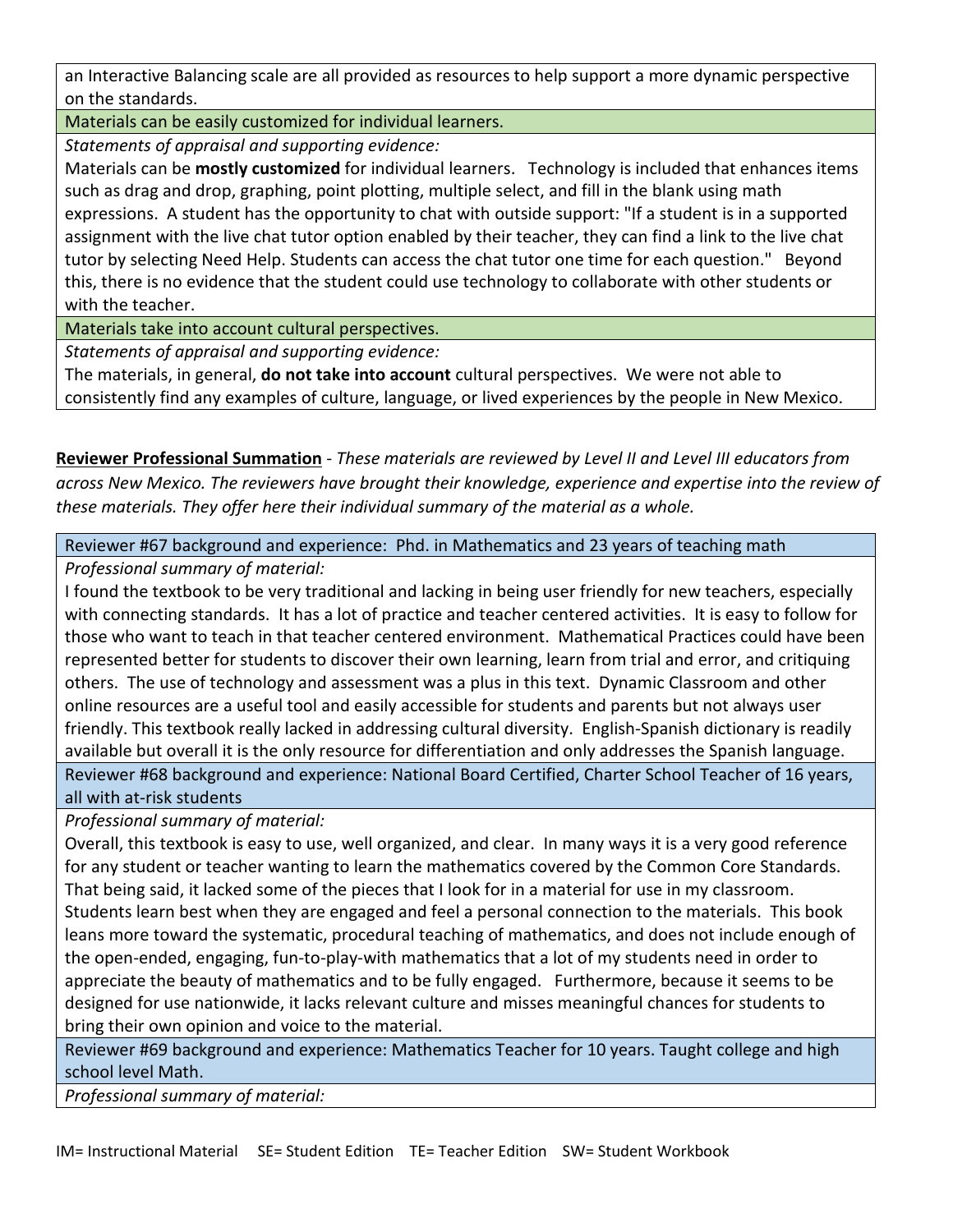The textbook provided good examples and exercises. The material also provided enough online resources that can be easily accessed for support. However, the material provided minimal activities where students can relate and be engaged. This book focused more on procedural style of teaching mathematics. The material lacks activities that are culturally and locally relevant to New Mexico students. The common core standards are also not listed in every topic. That means it doesn't support first year teachers or those teachers that need guidance on which standards are under that specific concept. Some of the problems in the materials are easy for high school students. The materials also support English Language Learners by providing the translations on some important terms. This can be found on page A61 of the student edition. The materials also provided online resources to help English language learners and even the underperforming students. They access these additional resources in any online platform.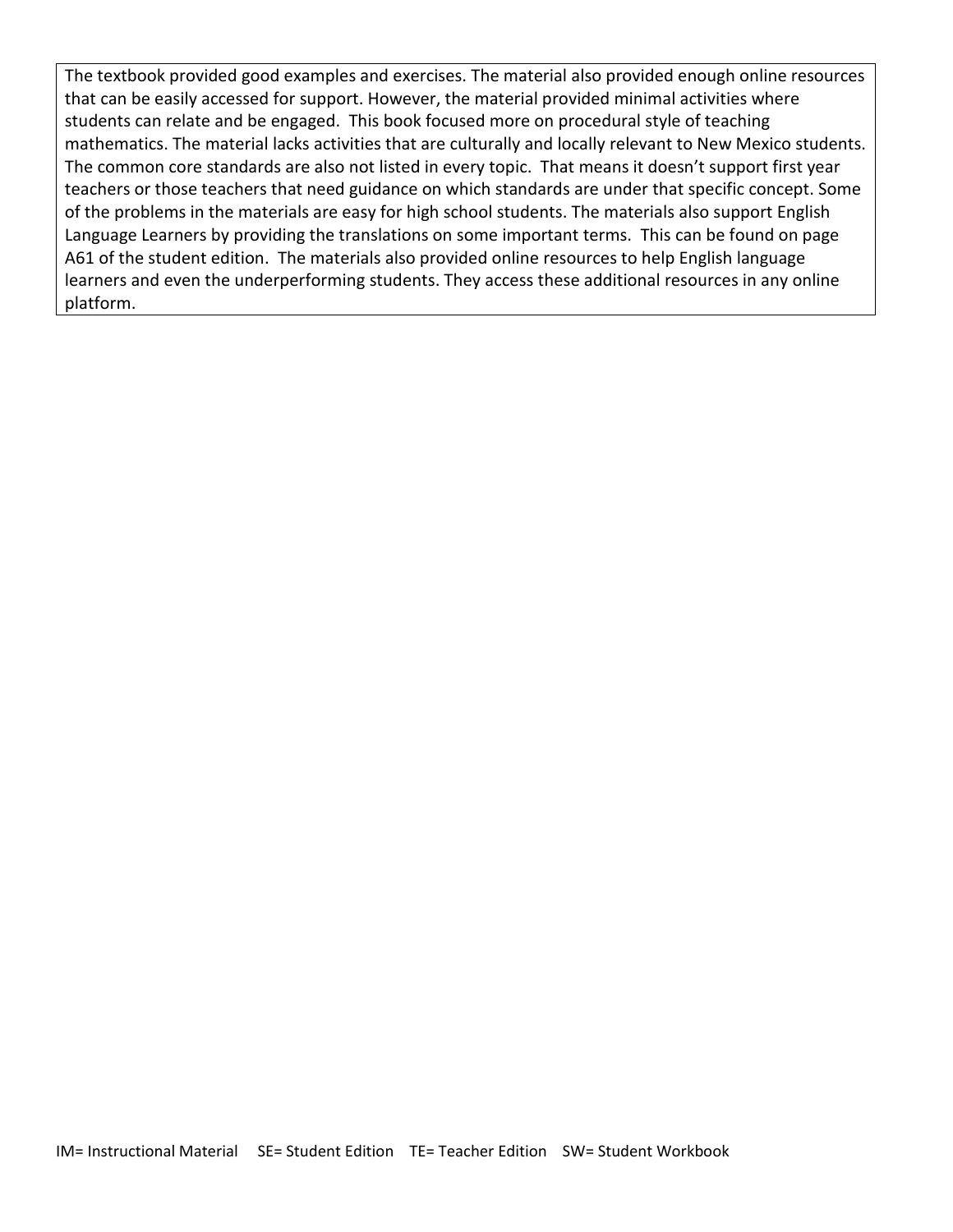### **2019 Instructional Material Summer Review Institute**

# **Review Team Appraisal of Title**

## **(9-12 Mathematics)**

This appraisal form is provided for use by educators responsible for the selection of instructional materials for implementation with districts and charter schools across New Mexico to meet the needs of their student populations.

This appraisal form should be used in conjunction with the publisher provided Form D: Research Based Effectiveness Determination that supports this reviewed material which can be found on the Instructional Material Bureau website.

<https://webnew.ped.state.nm.us/bureaus/instructional-materials/the-adoption-cycle/>

| Text Title     | Big Ideas Math: Integrated | Publisher     | Big Ideas Learning |
|----------------|----------------------------|---------------|--------------------|
|                | <b>Mathematics II</b>      |               |                    |
| <b>SE ISBN</b> | 9781680330687              | TE ISBN       | 9781680330700      |
| <b>SW ISBN</b> | 9780680330717              | Grade         | $9 - 11$           |
|                |                            | Level/Content |                    |

**Core Material Designation** *(Core Material is - the comprehensive print or digital educational material, including basal material, which constitutes the necessary instructional components of a full academic course of study in those subjects for which the department has adopted content standards and benchmarks.*)

| Recommended        | Recommended with Reservations |              | Not Recommended |
|--------------------|-------------------------------|--------------|-----------------|
| <b>Total Score</b> |                               |              |                 |
| Reviewer #67       | Reviewer #68                  | Reviewer #69 | Average Score   |
| 83%                | 86.67%                        | 83%          | 84.22%          |
|                    |                               |              |                 |

**Standards Review** - *Materials are reviewed for alignment with the state adopted content standards, benchmarks and performance standards.*

| Reviewer #67 | Reviewer #68 | Reviewer #69 | Average Score |
|--------------|--------------|--------------|---------------|
| 87.25%       | 91.86%       | 88.96%       | 89.36%        |

## Materials align with grade level standards.

*Statements of appraisal and supporting evidence:*

The materials **almost completely** align with grade level standards. In general the standards were covered completely with only a few instances of weak coverage.

For example, standard HS.GGMD.A.1, covering informal arguments about the circumference of a circle was poorly covered. Evidence of this can be found in the SE on p.636 where the text lists what will be covered, and parts are missing and additionally there is no mention of informal argument.

Use Rules of Probability, however, was an example of a domain for which we were able to find sufficient evidence in each standard.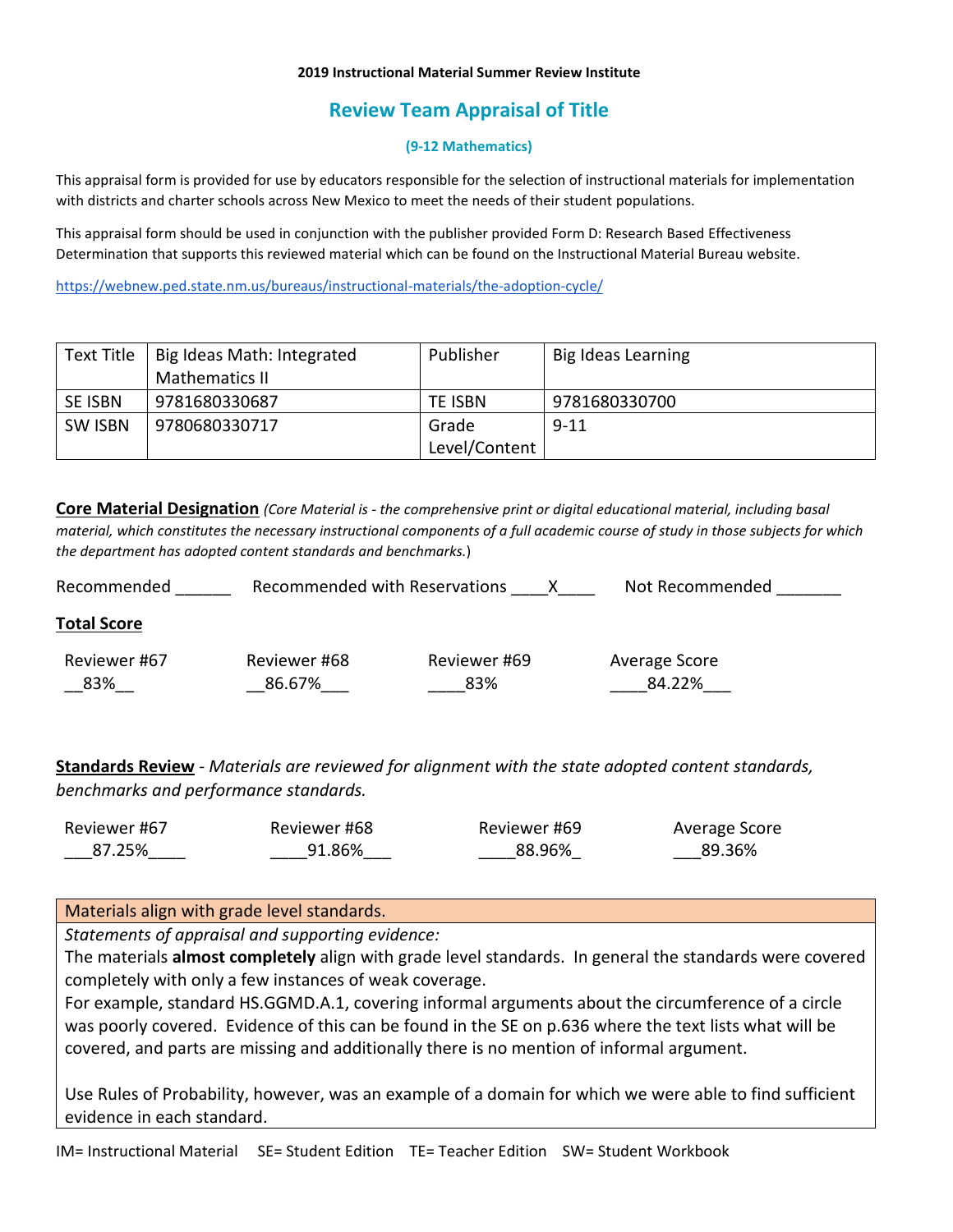Materials align to standards for mathematical practice.

*Statements of appraisal and supporting evidence:*

The materials **partially align** to the standards for mathematical practice. The text acknowledges the standards throughout the textbook, but we found some of the examples of their use to be superficial in nature.

In the SE, for example, on p. 671, exercise 35 is labeled as Modeling with Mathematics. This is an example of a relatively typical task in this textbook. It is labeled with the mathematical practice but it is essentially a structured problem where the students simply need to plug in the given information into a formula and solve the formula. There is no evidence that they would need to model anything since the model is basically already given.

In the TE Page T-305 Exploration 3, however, the material provided teachers a guide on how to engage students. It's suggested to teachers to let their students to commit errors when describing the rules and to listen for correct reasoning. We found this to be a good example of mathematical practice 3, the opportunity for students to construct viable arguments and to critique the reasoning of others.

Materials show aspects of rigor.

*Statements of appraisal and supporting evidence:*

Overall, the materials **mostly show** aspects of rigor. We found that the text had ample examples of conceptual understanding and procedural knowledge, but was lacking in opportunities for application.

Each section of the textbook introduces students to a concept and builds understanding through a variety of explorations and examples. The students are then asked to complete exercises to show their understanding in a way that mostly involves procedural type thinking.

For example, in the SE on p.74, exercise 43 asks students to write a polynomial to represent a football field. In the diagram, the field is already labeled with algebraic expressions and students need only to place those expressions into a polynomial to complete the exercise. We feel this is evidence of a missed opportunity to apply their understanding of what a polynomial is and how it can be used to model a reallife situation. This is an example of a typical exercise that is seen throughout the textbook.

The textbook, however, does offer many chances to build procedural fluency. For example, in the SE on p. 664, on exercise 12, the students are asked to find the area of a shape by finding the area of the two main pieces, and recognizing that those pieces simply tile across the shape, making use of repeated reasoning to find the area of a complex figure, which helps build a strong foundation of fluency.

**Math Content Review** - *Materials are reviewed for relevant criteria pertaining to the support for teachers and students in the specific reviewed content area.*

| Reviewer #67 | Reviewer #68 | Reviewer #69 | Average Score |
|--------------|--------------|--------------|---------------|
| 100%         | 96.43%       | 75%          | 90.48%        |

Materials are consistent with grade level content, supporting the intent of the delivery and understanding of mathematics.

*Statements of appraisal and supporting evidence:*

The materials are **almost entirely** consistent with grade level content and support.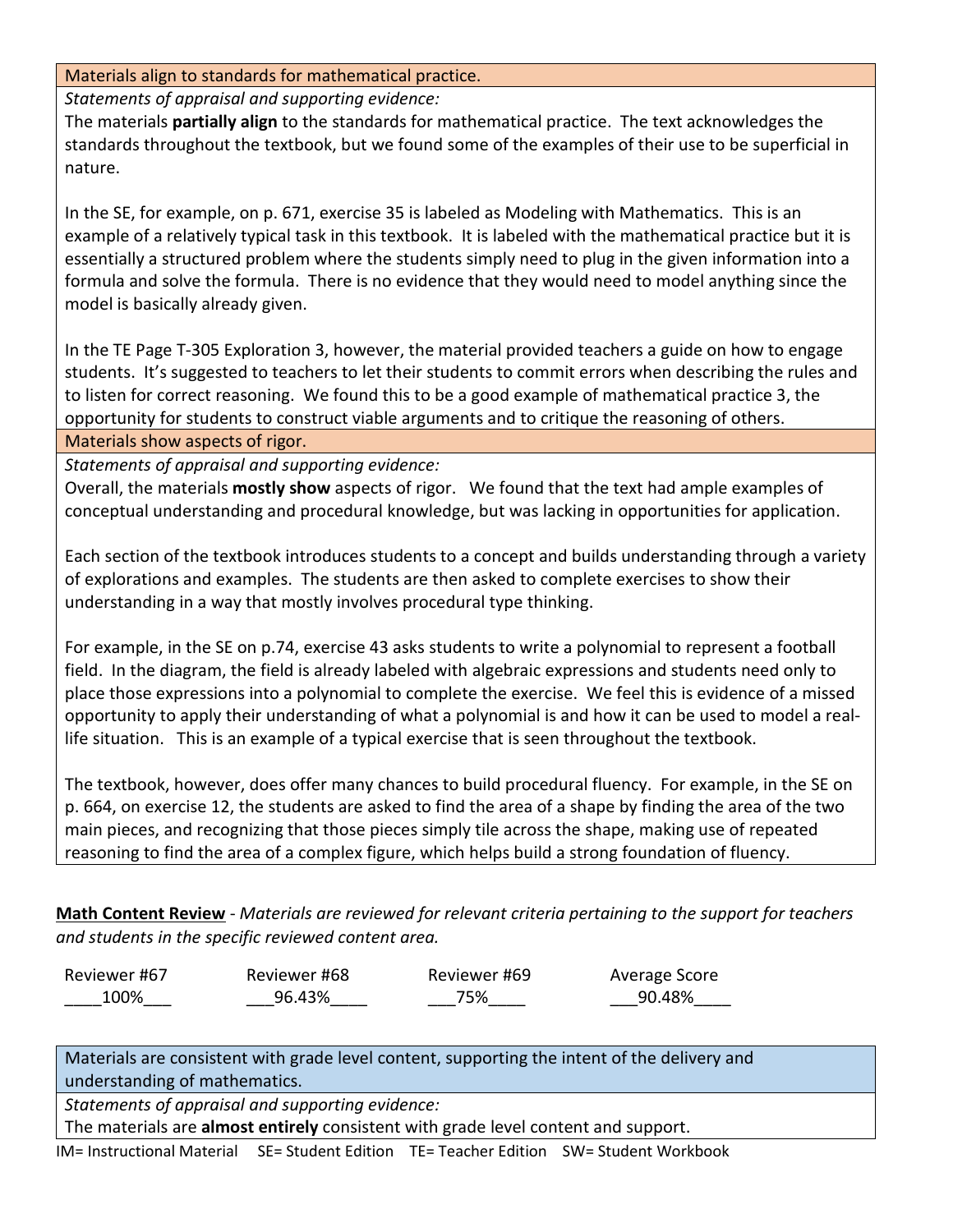Overall we found the materials to be very consistent in showing clear mathematical procedures throughout the explorations and examples. The language used was precise, grade-level appropriate, and written with high school students mostly in mind. The materials also provide full, adult-level guidance for teachers. For example in the TE, on p. T-188 the Chapter Summary shows how the publisher helps guide the teacher with a beginning of chapter, big-picture summary of what is about to be covered and how it connects to the last chapter.

We found the materials lacked in providing materials that parents or caregivers could use to support their students. For example, with the online resources, the chapter resources provide almost the exact same style of problem as the textbook.

Materials support student learning of mathematics.

*Statements of appraisal and supporting evidence:* The materials **mostly support** student learning of mathematics.

There are ample opportunities for students to learn procedural mathematics, with only some opportunities for students to discover or to develop a deeper understanding.

For example, in the SE, on p. 525, Exploration 2 asks students to explore the side ratios of an isosceles triangle using dynamic geometry software. In this activity the students are encouraged to justify their conclusions and to communicate their ideas with others. However, we found no evidence of students being encouraged to use this dynamic software anywhere else beyond the explorations. For example, in the SE, pgs. 529-530, the exercises 1-26 are meant to assess student understanding of that same exploration and include no chance to use the software to demonstrate their understanding. We thought this was a missed opportunity for students to deepen their understanding of the problems they were asked to do on their own.

**All Content Review** - *Materials are reviewed for relevant criteria pertaining to the support for teachers and students in the material regarding the progression of the standards, lesson structure, pacing, assessment, individual learners and cultural relevance.*

Reviewer #67 \_\_\_69.38%\_\_\_\_ Reviewer #68 \_\_\_\_71.88%\_\_\_ Reviewer #69 \_\_\_\_68.75%\_\_\_ Average Score \_\_\_70%\_\_\_\_

Materials are coherent and consistent with the high school standards which all students should study in order to be college and career ready.

*Statements of appraisal and supporting evidence:*

The materials are **almost entirely** consistent with the high school standards.

The materials attend to the full content and provide students with many opportunities to spend the majority of their time on the high school standards. For example, in the TE, on p. 120, What Your Students Have Learned, Middle School and on p. 126 Monitoring Progress and Modeling with Mathematics, there is a clearly defined list of what will be covered, showing very little time spent reviewing middle school standards, but noting which of those standards will be foundational for the upcoming lesson.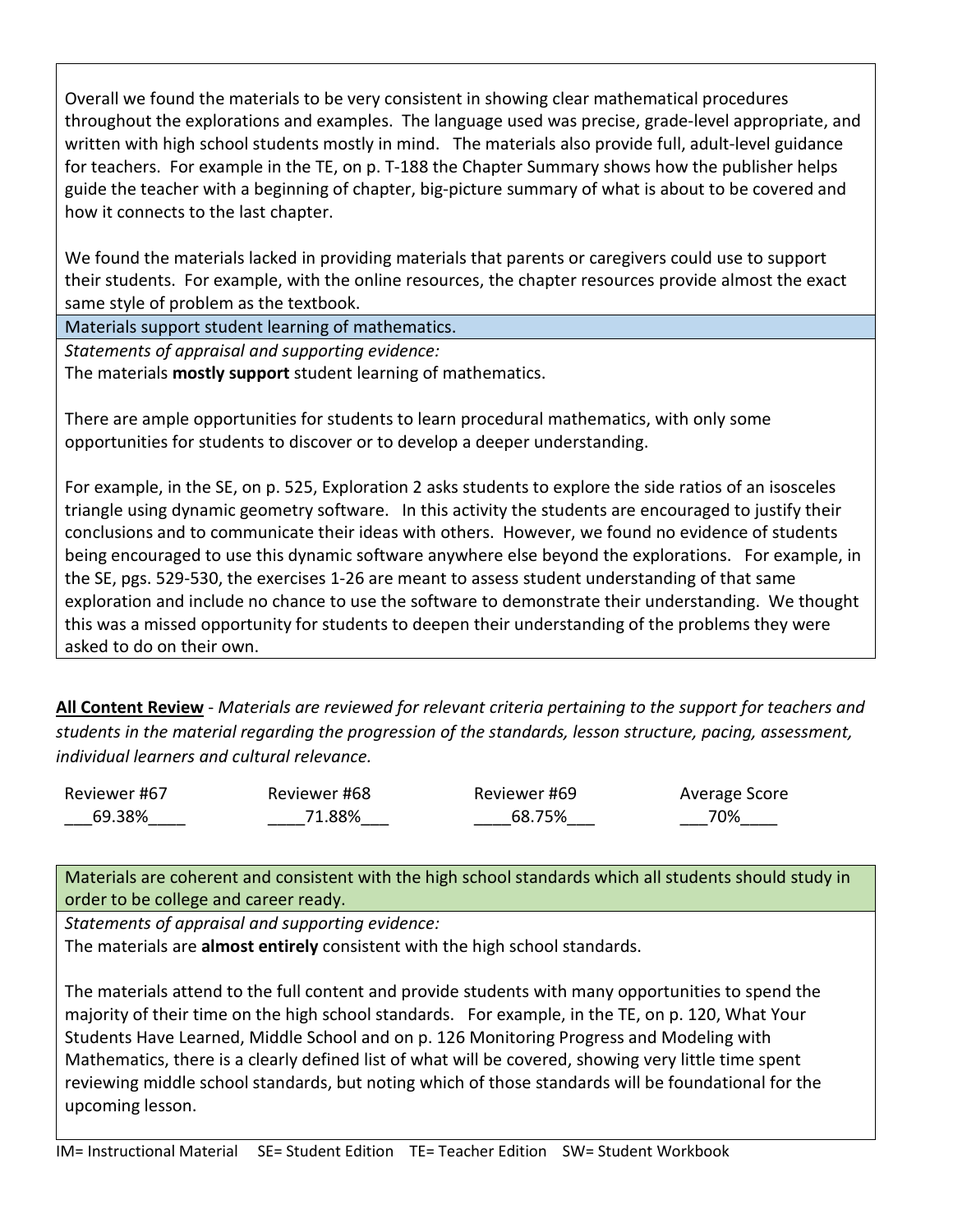We did not find evidence in the materials of the standards being explicitly identified. For example in the SE, p. 192, What You Will Learn there is no mention of Common Core Standards by domain.

Materials are well designed and take into account effective lesson structure and pacing.

*Statements of appraisal and supporting evidence:*

The materials are **well designed** and **mostly take into account** effective lesson structure and pacing.

For example, the materials provide a pacing guide for each chapter, like the one found in the TE on p.332 for Chapter 6: Relationships Within Triangles. However, we found there to be a lack of flexibility in these guides. We could find no evidence of support for a teacher struggling with that pace.

Materials support teacher planning, learning, and understanding of the standards.

*Statements of appraisal and supporting evidence:*

The materials **mostly support** teacher planning, learning, and understanding of the standards.

We did not find evidence that the teacher's edition explains the role of the specific standard in the context of the overall series. Evidence of this can be found in the TE on p. T-400 Chapter Summary where the text talks about the concepts to be covered and how they connect to previous concepts, but makes no mention of specific standards and how they are connected to the lessons.

The materials do, however, provide a comprehensive support system with items such as online lesson plans, dynamic classroom, and an interactive whiteboard lesson library through the online resources. Evidence of this can be found in the TE, p.xxvi.

Materials offer teachers resources and tools to collect ongoing data about student progress on the standards.

*Statements of appraisal and supporting evidence:*

The materials **partially offer** teachers resources and tools to collect ongoing data about student progress.

Overall, collecting data and acknowledging mastery of a standard is basically impossible if the standards are not explicitly stated. For example, in the TE, on p. 455, the Chapter Test does not denote which standards are being addressed. A teacher would need to look up the standards and match them to the problems by way of looking at each problem individually and analyzing the directions that correspond to that problem, a very tedious process.

However, it should be noted that even though the standards aren't explicitly stated, the wording throughout the textbook and the student outcomes match with the standards.

Materials give all students extensive opportunities and support to explore key concepts.

*Statements of appraisal and supporting evidence:*

The materials **partially** give students opportunities and support to explore key concepts.

The materials only partially provide opportunities for students to investigate content beyond what is expected in the lesson. For example, in the TE, p. 302, the If Students Got It box, the materials suggest using the Enrichment and Extension resources in the online materials. Upon examination, these materials provided practice on the same concepts, but with more difficult numbers. We thought this was a missed opportunity for the materials to deepen understanding and that they lacked the thoughtprovoking questions that should be provided in enrichment. Therefore, the opportunity for further exploration was only offered in the supplementary materials and was not integrated into the lessons.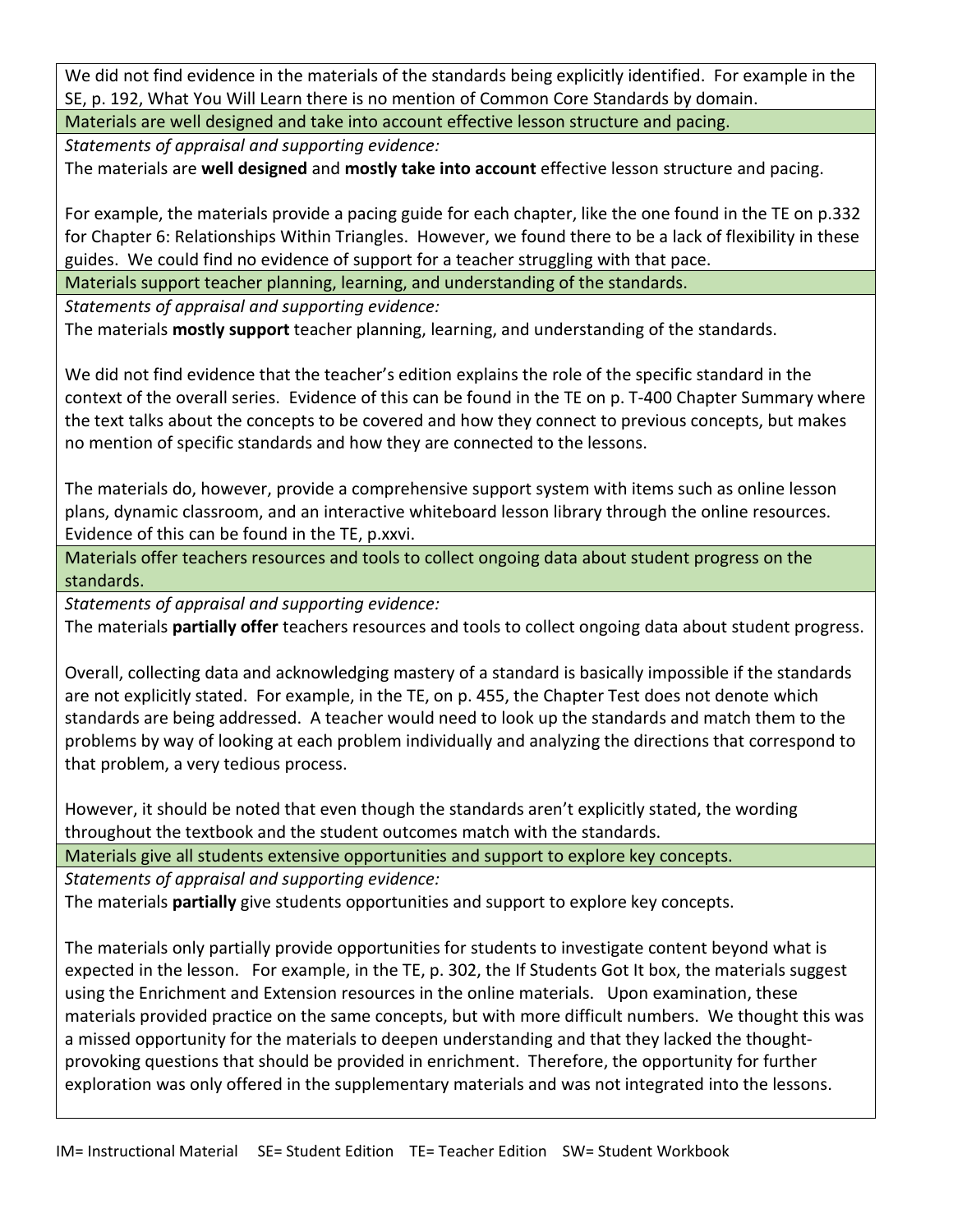The materials did offer some support for English Language Learners. For example, in the TE, on p.109, English Language Learners box, the text suggests to teachers to help students stay organized with the steps to solve problems by having them write down notes in journals and by displaying common steps on posters in the classroom, both research backed strategies for supporting ELLs.

Materials support effective use of technology to enhance student learning. Digital materials are accessible and available in multiple platforms.

*Statements of appraisal and supporting evidence:*

The materials **entirely** support effective use of technology.

As reviewers we verified that the digital materials can be accessed across multiple browsers (Chrome, IE, and Firefox) and across multiple platforms (Windows, Mac, and IOS). The online resources also offer a variety of tools including dynamic geometry software, algebra tiles, and a balancing tool for modeling algebraic expressions and equations.

Materials can be easily customized for individual learners.

*Statements of appraisal and supporting evidence:*

The materials can **mostly be customized** for individual learners.

An example of a way teachers can customize for their students is the Examview Assessment Suite that can be found in the online resources. Evidence is located in the TE, on p.xxix, Dynamic Teaching Tools.

In the help section in the online materials, we were able to find evidence that a student could chat with outside support: "If a student is in a supported assignment with the live chat tutor option enabled by their teacher, they can find a link to the live chat tutor by selecting Need Help. Students can access the chat tutor one time for each question." Beyond this, there is no evidence that the student could use technology to collaborate with other students or with the teacher.

Materials take into account cultural perspectives.

*Statements of appraisal and supporting evidence:*

Overall, the materials **only partially** take into account cultural perspectives.

An English-Spanish glossary is found in the SE, p. A67 and students using the virtual textbook have the option to click on the links corresponding to some examples in order to see videos of the problems worked out in Spanish. Beyond this example, most of the textbook provided only superficial, generic looks into culture. For example, in the SE, p. 427, Ex 33 and 34 there are two pictures: a pool table and cars in a parking lot. This is a typical example of what's found in this textbook, a surface-level, commonly seen, clip art style version of culture.

**Reviewer Professional Summation** - *These materials are reviewed by Level II and Level III educators from across New Mexico. The reviewers have brought their knowledge, experience and expertise into the review of these materials. They offer here their individual summary of the material as a whole.* 

Reviewer #67 background and experience: PhD in Mathematics, 24 years teaching experience in math

*Professional summary of material:*

These materials are well organized and easy for anyone to follow. It gives students opportunities to participate in guided explorations and has step by step examples. There are an ample amount of problems for students to practice their procedural knowledge of the content. However, there is not a good opportunity for students to participate in their own discovery learning. They are not led to thought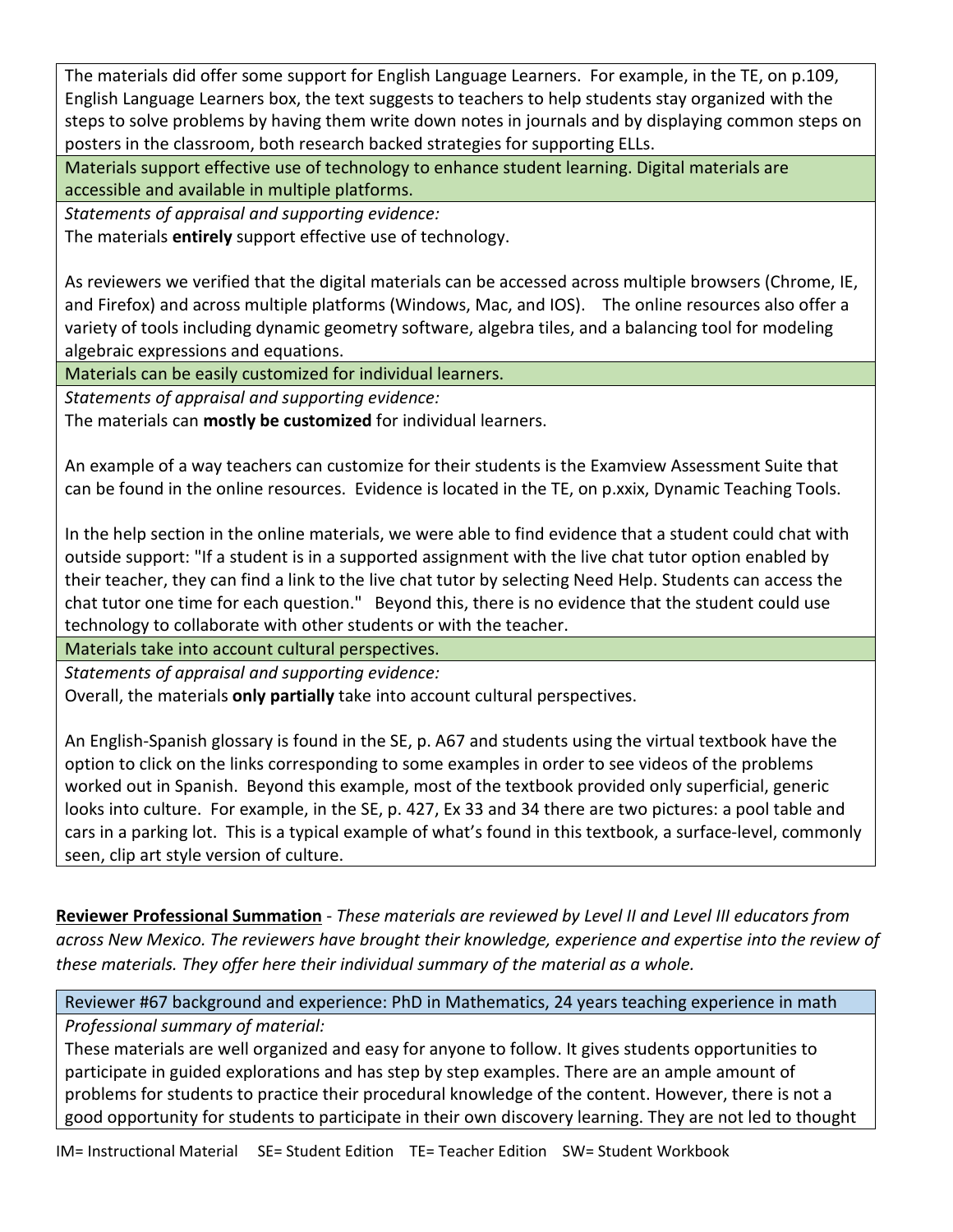provoking problems to deepen their own conceptual learning. This text is lacking in experimental and hands on exercises that would be a good aid for students to conceptualize their learning. There were few to no areas where students could debate their own reasoning or that of others.

Reviewer #68 background and experience: National Board certified teacher with 16 years' experience as a high school math teacher

*Professional summary of material:*

Overall, these materials are very well-organized, with clear, precise, well-written examples. Because of this, I would recommend them more as a reference or support material for any teacher or student wanting to see the high school standards explained, and not as the main teaching tool. While I found opportunities for the students to explore mathematics in the materials (especially using the dynamic geometry software tool provided) these types of tasks were the exception and not the rule. The text follows a traditional pattern of introducing a concept through some exploration and examples with very clearly written steps, and then provides the students with ample opportunity to practice the procedural aspects of those concepts. However, the open-ended, hands-on, thought-provoking tasks that keep my students engaged and require them to think deeply were not as common.

Reviewer #69 background and experience: Mathematics Teacher for 10 years. Taught for both High School level and College Level.

*Professional summary of material:*

Over, all the materials are systematically presented and well organized, and provide great examples and exercises. The materials provide a variety of examples where they can use technology. In the geometry section, in the exploration part, they use dynamic geometry software to clearly visualize the image. The materials also provide an online tutor that students can utilize to support them in the learning process. The examples in the materials are age appropriate, however, it doesn't encourage the students to go beyond expectations. They only provide supplementary activities. The materials provide opportunities for students to work independently and work with a partner to demonstrate conceptual understanding and procedural fluency.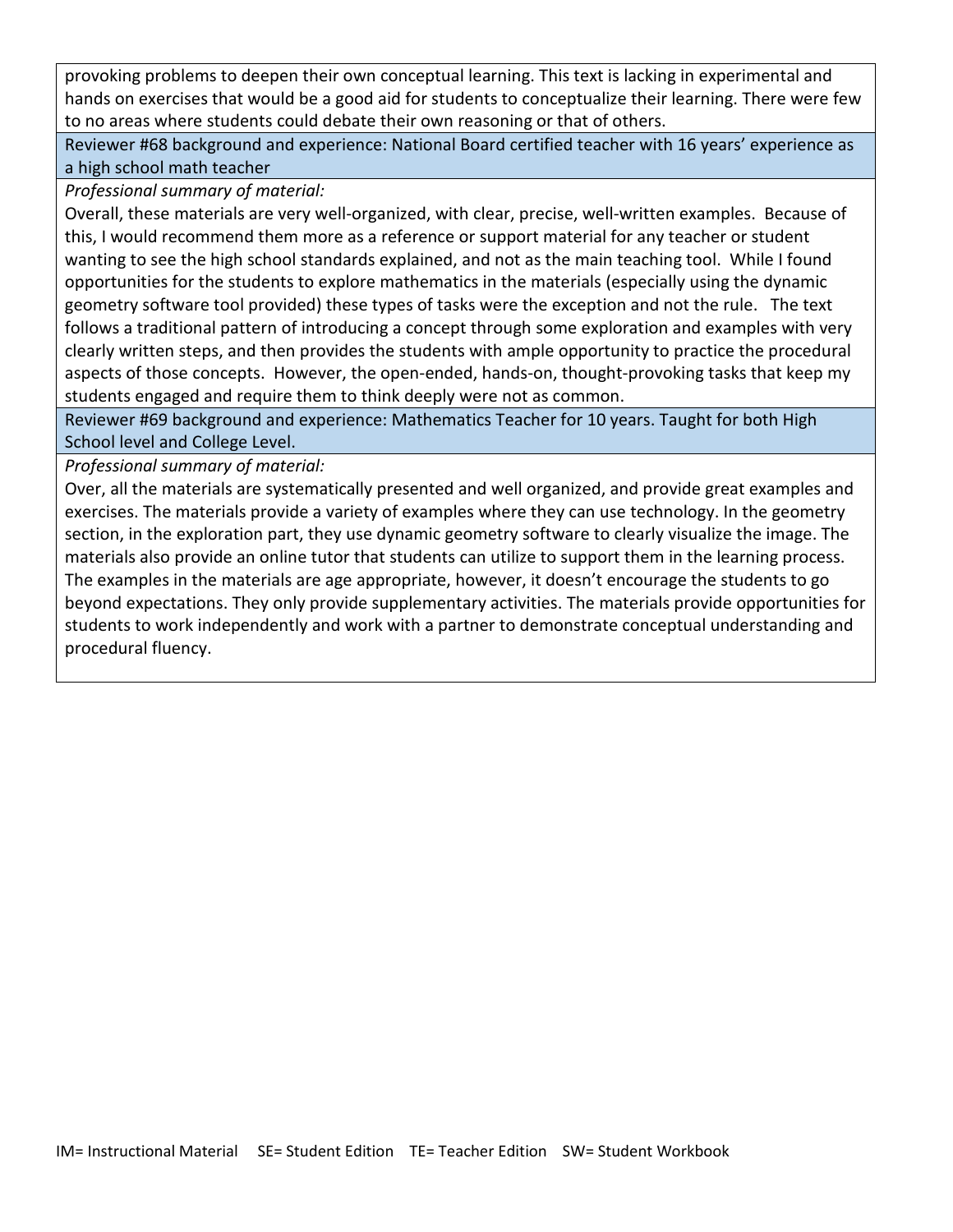#### **Instructional Material Summer Review Institute**

# **Review Team Appraisal of Title**

## **(9-12 Mathematics)**

This appraisal form is provided for use by educators responsible for the selection of instructional materials for implementation with districts and charter schools across New Mexico to meet the needs of their student populations.

This appraisal form should be used in conjunction with the publisher provided Form D: Research Based Effectiveness Determination that supports this reviewed material which can be found on the Instructional Material Bureau website.

<https://webnew.ped.state.nm.us/bureaus/instructional-materials/the-adoption-cycle/>

| Text Title     | Big Ideas Math: Integrated | Publisher     | Big Ideas Learning |
|----------------|----------------------------|---------------|--------------------|
|                | Mathematics III            |               |                    |
| <b>SE ISBN</b> | 9781680330878              | TE ISBN       | 9781680330892      |
| <b>SW ISBN</b> | 9780680330908              | Grade         | $11 - 12$          |
|                |                            | Level/Content |                    |

**Core Material Designation** *(Core Material is - the comprehensive print or digital educational material, including basal material, which constitutes the necessary instructional components of a full academic course of study in those subjects for which the department has adopted content standards and benchmarks.*)

| X<br>Recommended       |                     | Recommended with Reservations | Not Recommended                                                                                          |
|------------------------|---------------------|-------------------------------|----------------------------------------------------------------------------------------------------------|
| <b>Total Score</b>     |                     |                               |                                                                                                          |
| Reviewer #61<br>73%___ |                     | Reviewer #63<br>82%           |                                                                                                          |
| Reviewer #65<br>99%    | Reviewer #67<br>98% | Reviewer #69<br>98%           | Average Score<br>90%                                                                                     |
|                        |                     |                               | <b>Standards Review</b> - Materials are reviewed for alignment with the state adopted content standards, |

*benchmarks and performance standards.*

| Reviewer #61<br>82% |              | Reviewer #63<br>86% |               |
|---------------------|--------------|---------------------|---------------|
| Reviewer #65        | Reviewer #67 | Reviewer #69        | Average Score |
| 99%                 | 100%         | 100%                | 94%           |

## Materials align with grade level standards.

*Statements of appraisal and supporting evidence:*

- Grade level domains are outlined and corresponding topics are addressed.
- The materials align with grade level standards. The materials do not have a standards alignment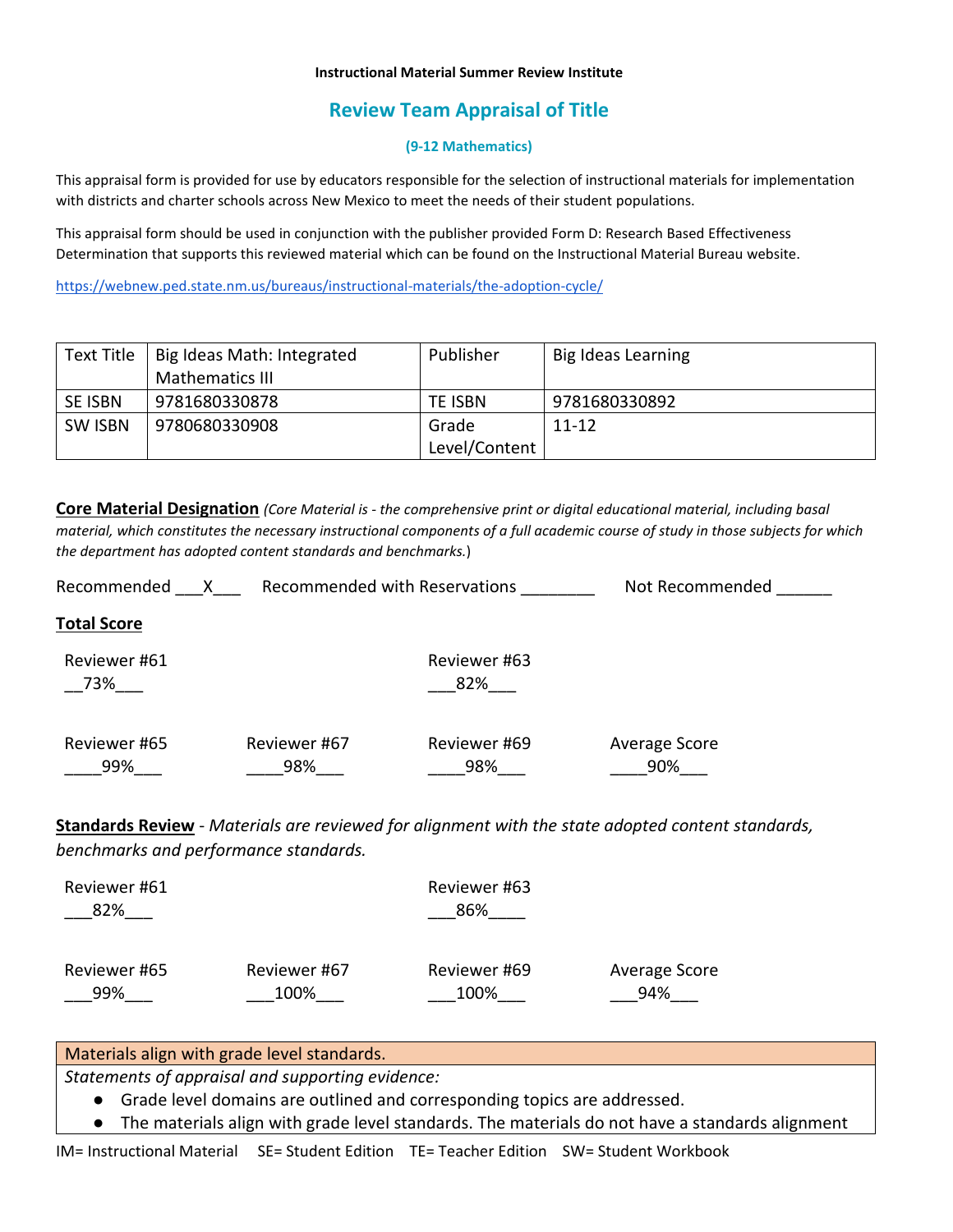document for reference.

- The language of the material reflects the language of the standards:
	- The material uses appropriate terminology and vocabulary suitable for the content of the grade level.
- The majority of time spent in the mathematics is in the major clusters of the standards for Integrated Math III.

Materials align to standards of mathematical practice.

*Statements of appraisal and supporting evidence:*

The Math Practices were aligned with standards and were covered thoroughly in the text. All Math Practices were found in the chapters, including examples, explorations and exercises.

- Math Practice 1
	- The text mentions students should make sense of problems, but then provides students with a step-by-step process for solving the problem. This devalues the idea of building conceptual understanding and making sense while persevering.
- Math Practice 2
	- Students should be examining multiple representations of a context and use those representations to make interpretations about the context, allowing the context to help them determine reasonableness. However, this occurs rather infrequently through the text, since students do not have many opportunities to contextualize and decontextualize.
	- Students are often given only one representation or solution method with which to make sense.
- Math Practice 3
	- Students often examine sample student work and construct arguments about why the work is incorrect and how it could be corrected.
	- Students are asked to take a stance on a topic and then create a valid argument supporting their stance.
- Math Practice 4
	- Students model problems in context with a variety of factors that must be considered. They must extrapolate important information that would be helpful in creating models and solving problems.
- Math Practice 5
	- Students use computer software, graphing calculators, area models, formulas, etc., when appropriate.
- Math Practice 6
	- Students attend to precision by communicating their reasoning precisely and effectively using correct and appropriate mathematical vocabulary. Students must also pay close attention to units of measure and accuracy of their solutions.
- Math Practice 7
	- Students occasionally make use of structures in problems that help them solve smaller, simpler problems along the path to the solution for larger, more complex problems.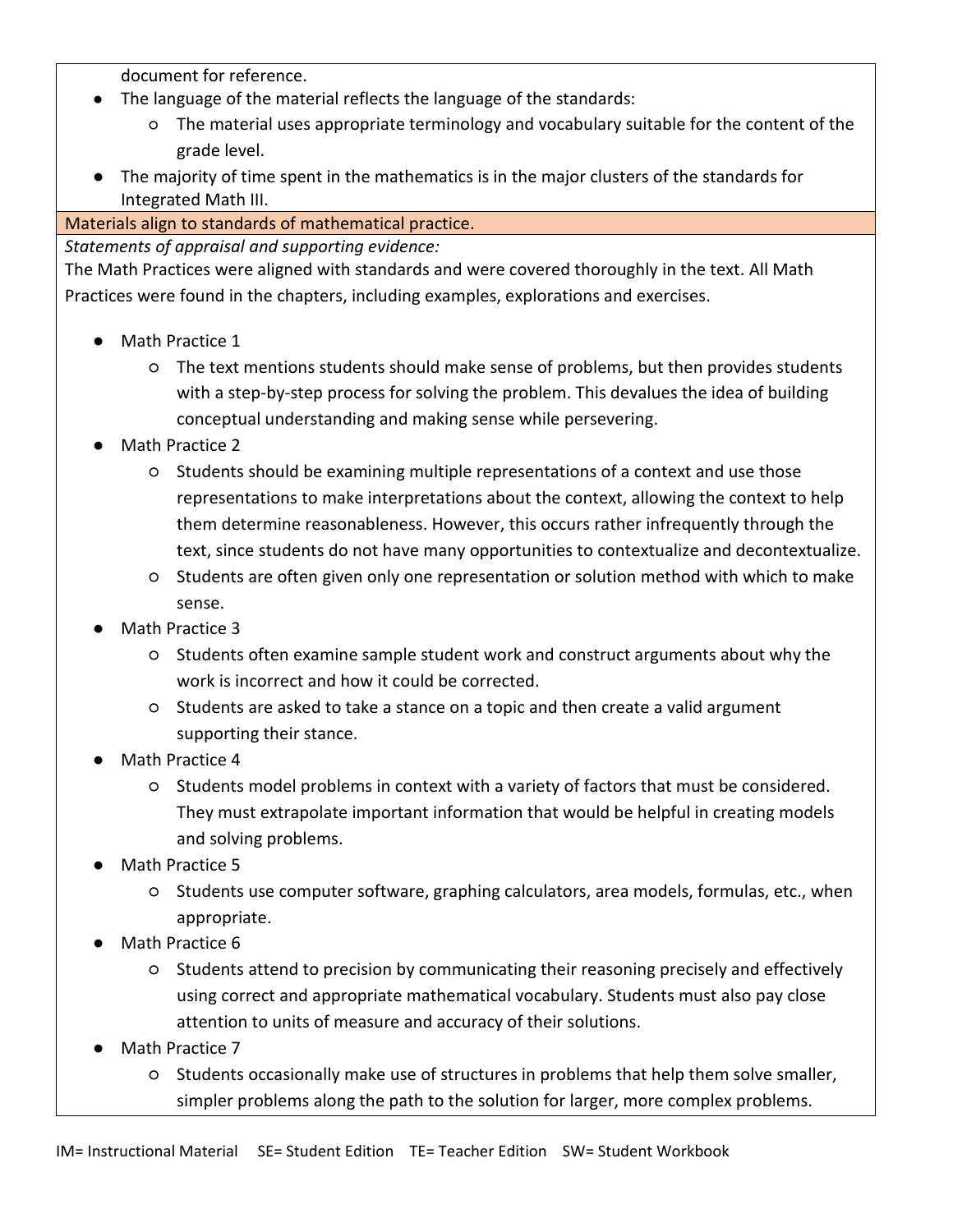Students should be encouraged to use the structures to make connections across topics. However, the materials often do not ask them to do so.

- Math Practice 8
	- Students are occasionally asked to complete tables, examine patterns, and make generalizations from those patterns.
	- Students should be asked to evaluate the validity of their solutions. However, the materials do not often encourage students to make sense of their solutions.

Materials show aspects of rigor.

*Statements of appraisal and supporting evidence:*

- The materials show a balance of conceptual understanding, procedural fluency, and application of mathematical knowledge.
- Students engage in activities with real world applications offering a blend of conceptual knowledge and procedural fluency. Students attend to representations of contexts aimed at building conceptual fluency which double as opportunities to practice procedural skills.

**Math Content Review** - *Materials are reviewed for relevant criteria pertaining to the support for teachers and students in the specific reviewed content area.*

| Reviewer #61 |              | Reviewer #63 |               |  |
|--------------|--------------|--------------|---------------|--|
| 66%          |              | 93%          |               |  |
|              |              |              |               |  |
| Reviewer #65 | Reviewer #67 | Reviewer #69 | Average Score |  |
| 100%         | 100%         | 100%         | 92%           |  |

Materials are consistent with grade level content, supporting the intent of the delivery and understanding of mathematics.

*Statements of appraisal and supporting evidence:*

- Students spend the majority of the course in the major clusters of the standards for Integrated Math III. Time is occasionally spent on additional content.
- The material uses grade level academic language consistent with Common Core.

Materials support student learning of mathematics.

*Statements of appraisal and supporting evidence:*

- The chapters and supporting lessons are consistent with grade level content and do not often deter from Integrated Math III Common Core Standards.
- There is a good learning progression across the material. For example, in Chapter 1 (Geometric Modeling), algebra is used to find volume, area and cross sections of solids. This sets a strong foundation in algebra before students complete the remaining chapter.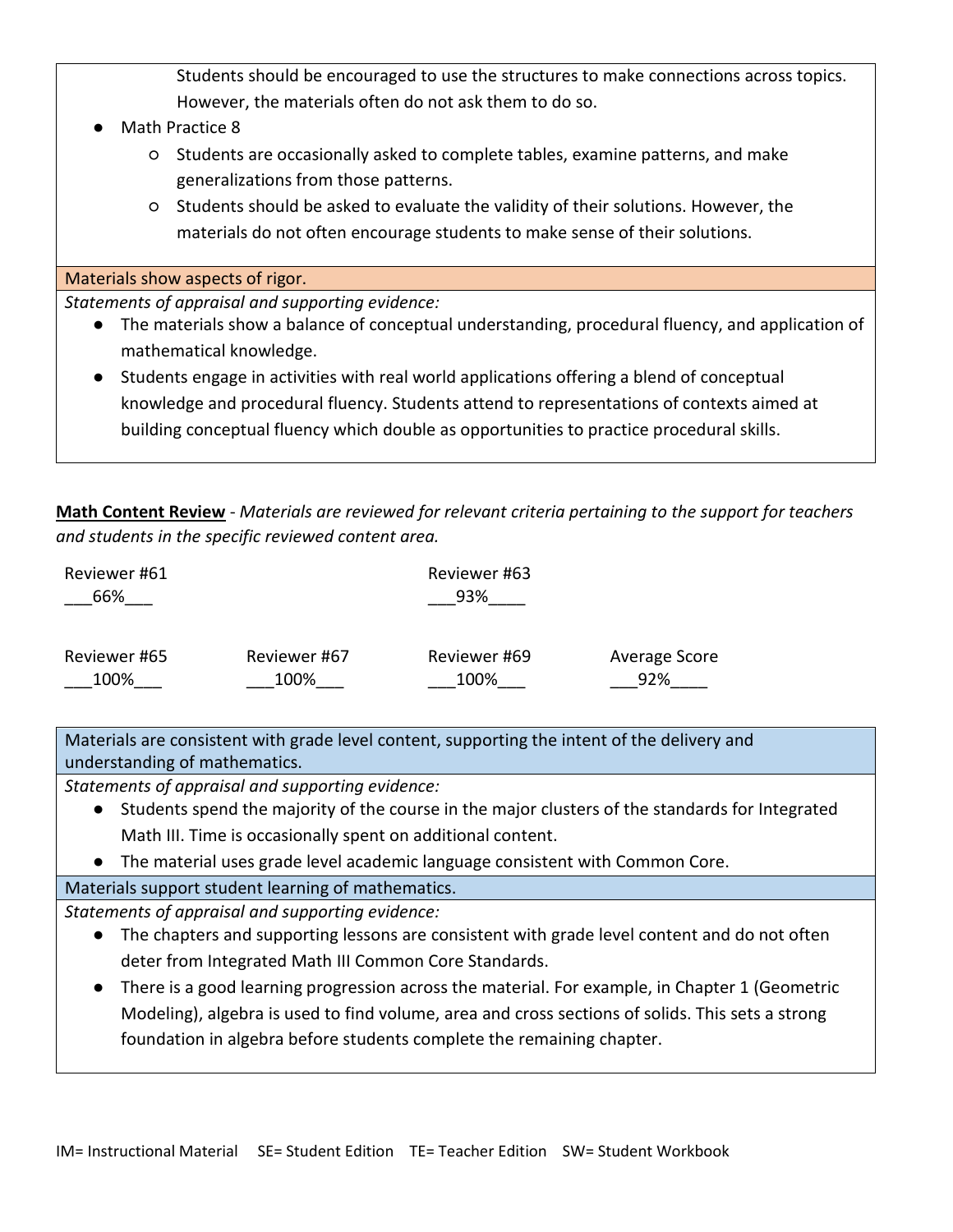**All Content Review** - *Materials are reviewed for relevant criteria pertaining to the support for teachers and students in the material regarding the progression of the standards, lesson structure, pacing, assessment, individual learners and cultural relevance.*

| Reviewer #61<br>49% |              | Reviewer #63<br>69% |               |
|---------------------|--------------|---------------------|---------------|
| Reviewer #65        | Reviewer #67 | Reviewer #69        | Average Score |
| 92%                 | 92%          | 91%                 | 79%           |

Materials are coherent and consistent with the high school standards which all students should study in order to be college and career ready.

*Statements of appraisal and supporting evidence:*

- The material uses appropriate terminology and vocabulary suitable for the content of the grade level.
- Problems are engaging for high school level students and contexts are applicable to a wide range of pathways for college and career readiness.
- Lessons have numerous examples and exercises to assess student progress towards procedural fluency.
- The units make meaningful connections. Units are laid out at the beginning of the teacher textbook, and then each unit breaks down the lessons with an eye on past learning going back to middle school math.

Materials are well designed and take into account effective lesson structure and pacing.

*Statements of appraisal and supporting evidence:*

- Suggested pacing is based upon a 144 day calendar.
- Exploration activities are provided for each section, but each section may take multiple days.
- The design of the assignments shows an intentional sequence.
- There is variety in assessments, and assessments are given at appropriate times.

Materials support teacher planning, learning, and understanding of the standards.

*Statements of appraisal and supporting evidence:*

- The Teacher Edition provides brief teacher tips, but the planning support is vague and repetitive. It is not specific to particular lessons via learning objectives, identified possible misconceptions, or helpful scaffolding strategies.
- The Chapter Summary describes the mathematics being developed within the chapter.
- Individual standards are not listed on a per lesson basis, so teachers have no reference for what standards have been covered and where specific standards live within the curriculum.
- Dynamic investigations are provided to provide a deeper understanding of student learning.

Materials offer teachers resources and tools to collect ongoing data about student progress on the standards.

*Statements of appraisal and supporting evidence:*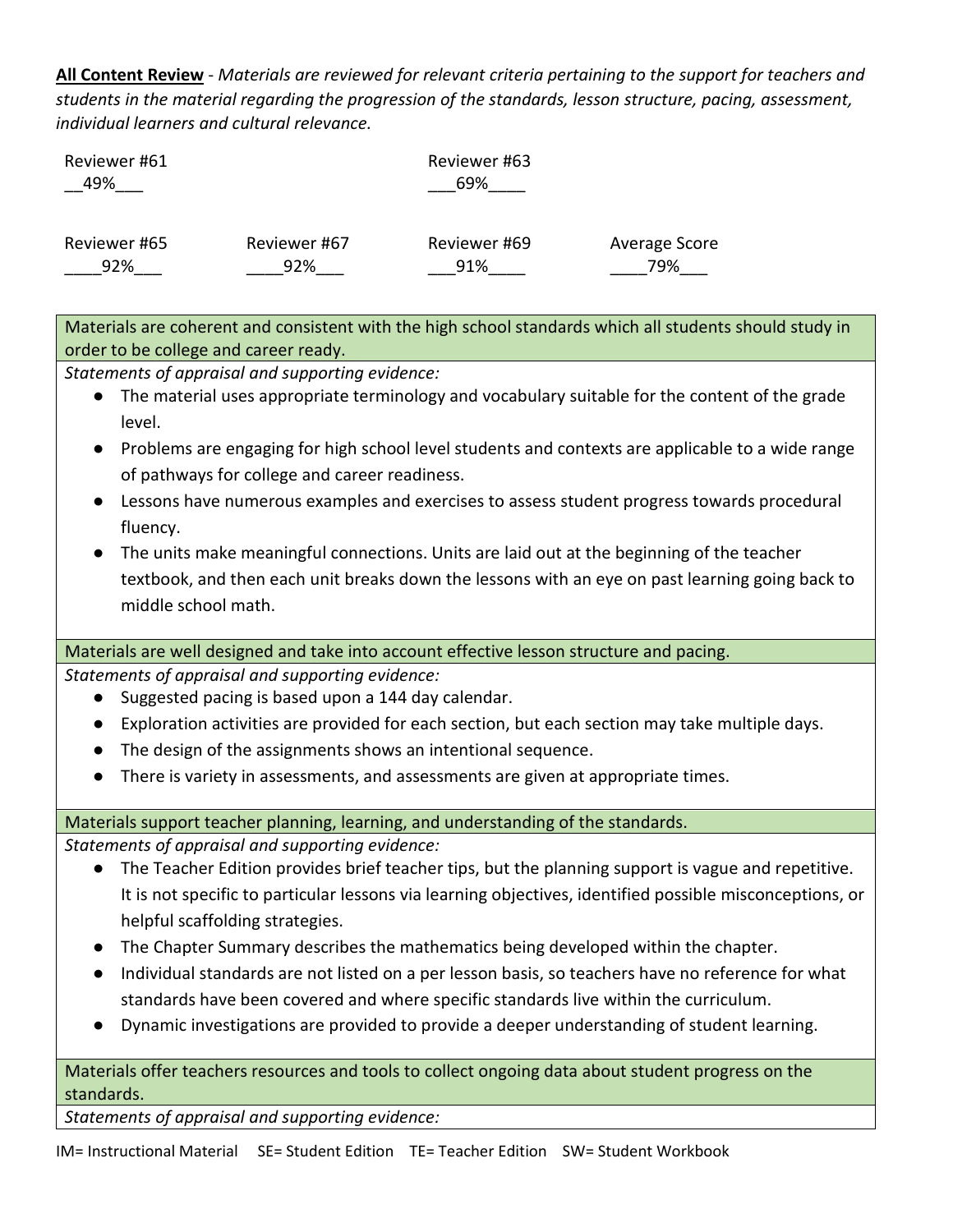- The Dynamic Assessment and Progress Monitoring tool tracks student progress through each chapter.
- Progress is not detailed on a per standard level. The curriculum does not lend itself to identifying standards easily. They are not noted on the units or on the assessments.
- Each chapter contains a Performance Task to assess student learning. However, there are no accompanying rubrics for these tasks.

Materials give all students extensive opportunities and support to explore key concepts.

*Statements of appraisal and supporting evidence:*

- Lessons should lend themselves to multiple representations of key concepts (ie. table, equation, graph), but the materials do not prioritize this very well.
- Sufficient strategies are provided to differentiate instruction as needed for different types of learners. Students have lesson tutorials and a skills review handbook. The TE has ideas for ELL students, as well as auditory suggestions for differentiated instruction.

Materials support effective use of technology to enhance student learning. Digital materials are accessible and available in multiple platforms.

*Statements of appraisal and supporting evidence:*

- Technology is recommended when creating regression models.
- Software is supported on Windows, Apple, and Chromebooks.
- Software is available for Apple and Android smartphones.
- Dynamic Classroom provides online assistance including dynamic investigations, interactive manipulatives, answer presentation tools, extra examples, and mini assessments.

## Materials can be easily customized for individual learners.

*Statements of appraisal and supporting evidence:*

- The Dynamic Teaching Tools software provides assessment and progress monitoring tools.
- Teacher materials occasionally offer general differentiation strategies for different learning types and support strategies for English Language Learners.
- All lessons end with an overview and some provide "Extension" ideas for advanced learners.

## Materials take into account cultural perspectives.

*Statements of appraisal and supporting evidence:*

- There is little evidence of cultural or language perspectives. Most examples and problems use activities familiar to students from New Mexico (i.e. magic show, skiing, foods), but the cultural aspect is not specifically addressed. Given that the population of New Mexico is primarily Hispanic and Native-American, more representation would be beneficial.
- There is no evidence of bias within the curriculum.

**Reviewer Professional Summation** - *These materials are reviewed by Level II and Level III educators from across New Mexico. The reviewers have brought their knowledge, experience and expertise into the review of these materials. They offer here their individual summary of the material as a whole.*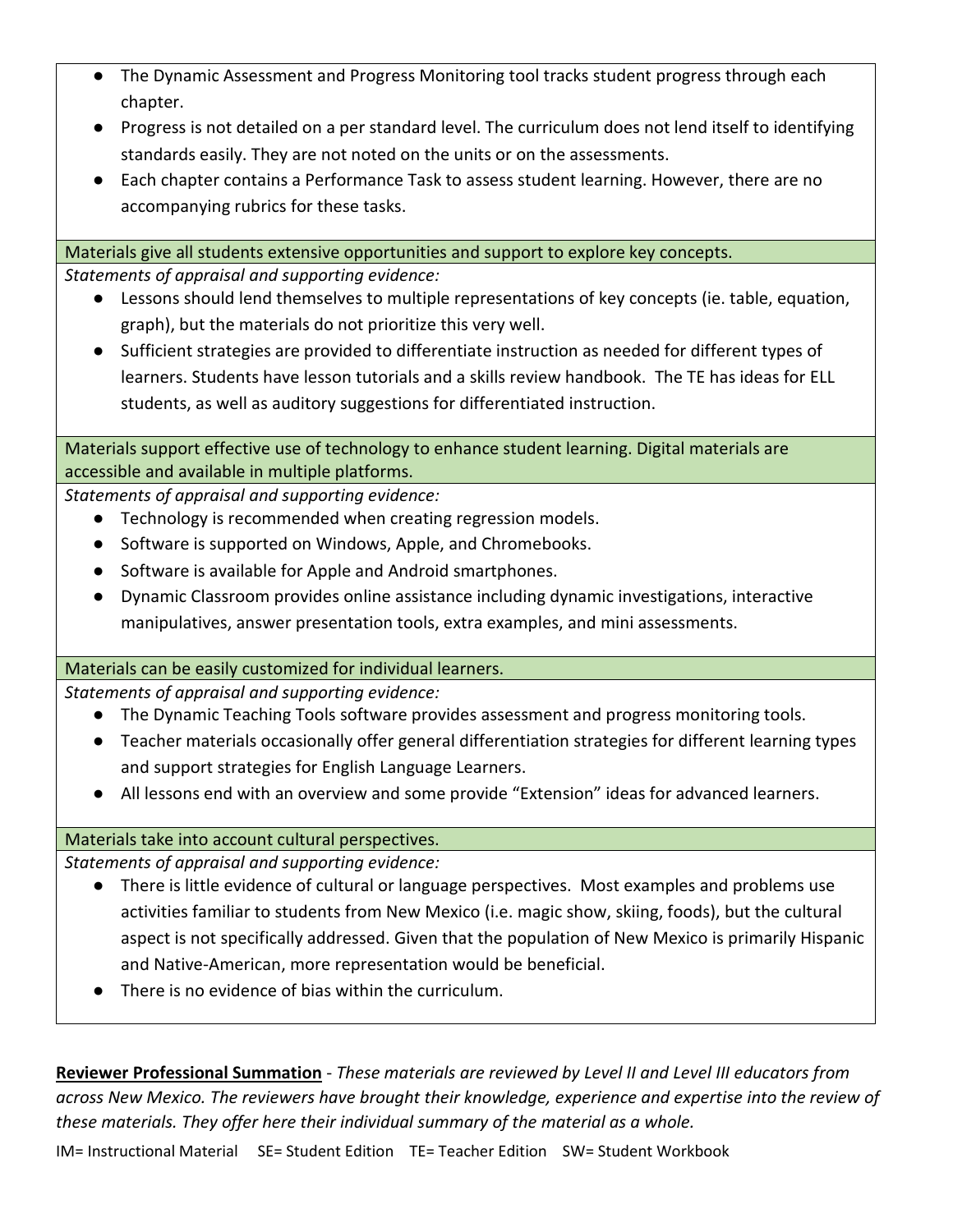Reviewer #61 background and experience: 10 years of experience in education in New Mexico. Current content specialist for high school mathematics. Previously taught high school mathematics and supported middle school mathematics teachers. Taught students of all levels, from Algebra 1 Intervention to AP Calculus. Level 3 teacher with a Masters degree. Worked with the NMPED in using the Making Sense of Student Work Protocol and revising the NM End of Course exams for mathematics.

*Professional summary of material:*

This material is not a good companion for a new teacher or a teacher who does not enjoy looking outside of the textbook for extra resources. The provided lesson plans are vague and open ended with little guidance on teacher strategies that would help a wide range of learners. The look of the material is very cluttered and could pass for a traditional textbook from decades ago (ie. 80 homework problems to choose from, lengthy explanations, answers in the back of the book.). The book relies heavily on teachers building procedural fluency of students, but it does not often allow for students to build deep, meaningful math connections through conceptual understanding. The lessons do not mention what CCSS-M standards are being addressed. The evidence of math practices seem very far-fetched. It's difficult to imagine how a student would engage in the 8 habits of mind encouraged through CCSS.

A veteran teacher who can take normal tasks and make them rich, deep, and open-ended with a variety of entry points may do well with this material with a lot of supplementation and modification. However, the resource itself is not a good stand alone option. I would not recommend this text to anyone, and I would be disheartened to be given this material to use in my own classroom.

Reviewer #63 background and experience: Teaching in New Mexico for 15 years at high school level with experience in Algebra 1, Geometry, Algebra 2 and Trig. Level 3 teacher with a Masters degree in teaching from NMSU. Worked previously with PED on end of course exams, textbook adoption, and SBA anchor pulling/ item analysis. Previously a member of the NM Educator Leader Cadre which participated in the PARCC rollout conference in Chicago, IL.

*Professional summary of material:*

This material provides the teacher with the tools to practice procedural fluency with their students. The material is "traditional" with a few worked out examples at the beginning of each lesson followed by 80 or so practice problems that increase in difficulty. However, there is no mention of the CCSSM, so it is unclear what standards are being addressed by the practice problems. It is also unclear if the entire standard is being delivered using the language and symbols/ notations of Common Core.

In the past, when using this type of material, I've needed to find supplemental materials on my own that deliver the CCSS in a way missing in this resource. Additionally, the pacing of this resource does not appear to align with the recommended pacing for the Mathematics III Integrated Pathway, as shown in the CCSSM Appendix A.

The resource includes Dynamic Teaching Tools, which consist of interactive whiteboard lessons and online software for the student to use as practice. The resource also includes ExamView to generate assessments.

Reviewer #65 background and experience: 20 years teaching experience with 8 years at the middle school level and 12 years at high school level teaching 9-12 grades. Taught part time at the college level. Masters in curriculum and instruction.

*Professional summary of material:*

I recommend this material. The material provides a well balanced amount of rigor, including conceptual understanding, application, and procedural skill. Rigor is sufficient for students to complete problems on